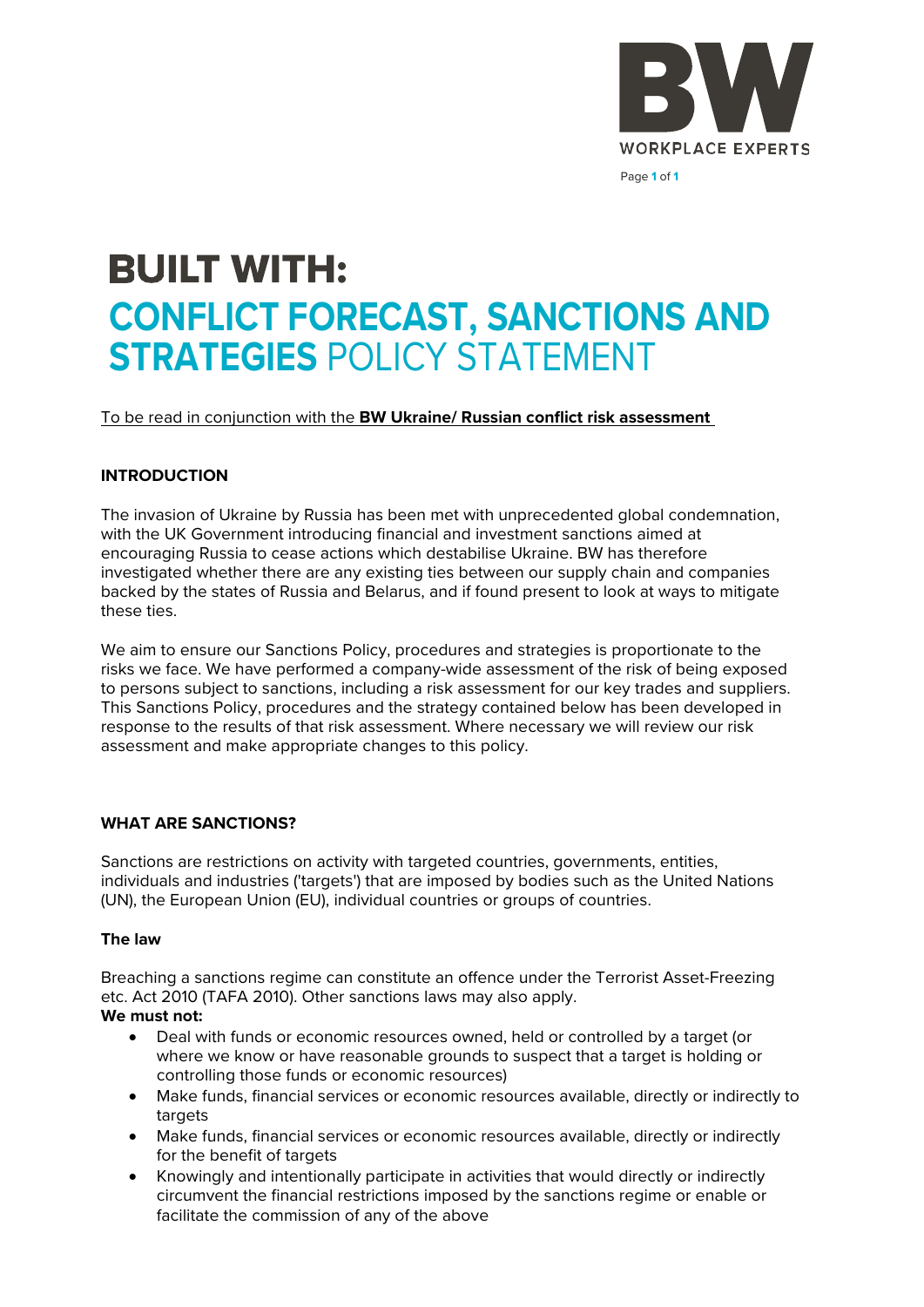## **RISK ASSESSMENT**

BW, as an 'in-scope' organisation has agreed to the following:

- Review our 'preferred' and 'approved' supply chain and identify any companies, or links where the prime supplier to these companies, is a Russian or Belarusian supplier.
- Where a Russian or Belarusian company, or prime supplier to a company, is identified, they should consider terminating that contract in accordance with the terms of the contract i.e. following a legally compliant process.
- Only proceed to terminate a contract if an alternative supplier can be sourced in line with value for money, affordability and with minimal disruption to any current clients.

# **PROCEDURE**

## **Screening clients and supply chain**

We screen all clients and supply chain either from those countries on the UK sanctions list or with links to them.

We conduct screening **before** we:

- (a) Undertake any work for or on behalf of the individual or entity, or
- (b) Receive or transfer any funds to, from or on behalf of the individual or entity
- (c) Routinely every 6 months and whenever we become aware that a target has been added or removed from the sanctions lists

## **Screening others**

In addition to screening our clients and supply chain, we follow the above screening procedures for:

- (a) Directors and beneficial owners of corporate clients
- (b) Intended recipients of funds in transactional and litigation matters, where we have reason to believe that they may be subject to sanctions

## **What to do if we believe there is a match**

Any potential match identified through our screening process must be properly investigated before we can take any further steps.

The result of that investigation may be that we:

- (a) Seek guidance from HM Treasury
- (b) Ask an external party to investigate whether the person or entity we are dealing with is in fact a target

Where there is a positive match against the sanctions lists:

- (i) Decline to act
- (ii) Cease to act
- (iii) Inform HM Treasury as necessary

## **Informing HM Treasury**

TAFA 2010, S 19 requires us to inform HM Treasury as soon as practicable if we know, or have reasonable cause to suspect, that a person who is or has been a client or a person with whom we have had dealings in the course of our business:

- (a) Is a target
- (b) Is a person acting for or on behalf of a target, or
- (c) has committed an offence under TAFA 2010

## **MONITORING AND REVIEW**

Compliance with this policy will be continually monitored.

We will review this policy at least annually as part of our overall risk management process.